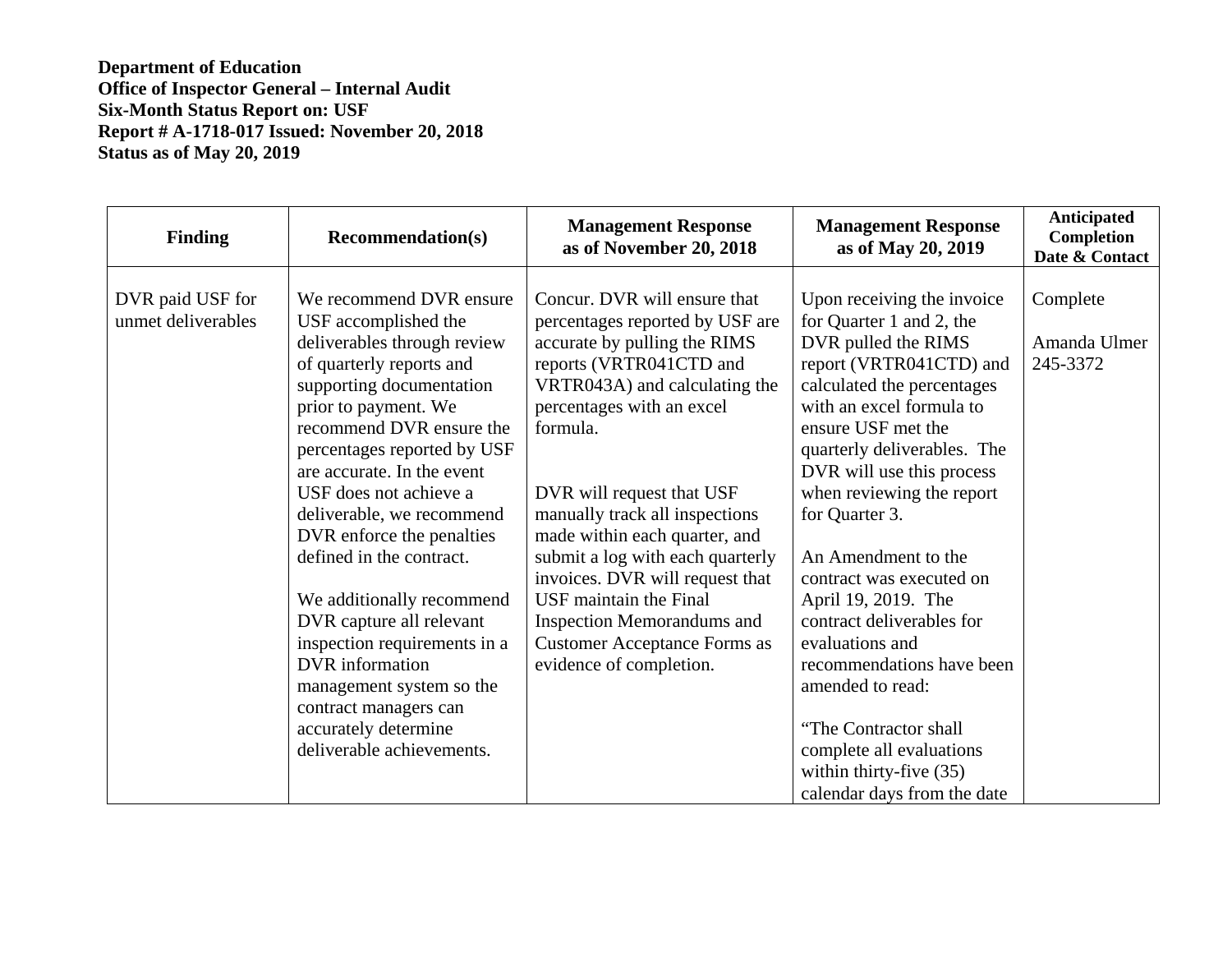| <b>Finding</b> | <b>Recommendation(s)</b>      | <b>Management Response</b><br>as of November 20, 2018 | <b>Management Response</b><br>as of May 20, 2019 | Anticipated<br>Completion<br>Date & Contact |
|----------------|-------------------------------|-------------------------------------------------------|--------------------------------------------------|---------------------------------------------|
|                | Until DVR can add the         |                                                       | of referral as generated by                      |                                             |
|                | reporting requirements to the |                                                       | the Status Summary by                            |                                             |
|                | system, we recommend DVR      |                                                       | <b>Engineer Report</b>                           |                                             |
|                | manually review the           |                                                       | <b>VRTR042A."</b>                                |                                             |
|                | deliverables reported by USF  |                                                       |                                                  |                                             |
|                | to ensure compliance.         |                                                       | "The Contractor shall"                           |                                             |
|                |                               |                                                       | complete all                                     |                                             |
|                |                               |                                                       | recommendations within an                        |                                             |
|                |                               |                                                       | average of thirty-five (35)                      |                                             |
|                |                               |                                                       | calendar days from the date                      |                                             |
|                |                               |                                                       | of evaluation as generated                       |                                             |
|                |                               |                                                       | by the Status Summary by                         |                                             |
|                |                               |                                                       | <b>Engineer Report</b>                           |                                             |
|                |                               |                                                       | <b>VRTR042A."</b>                                |                                             |
|                |                               |                                                       |                                                  |                                             |
|                |                               |                                                       |                                                  |                                             |
|                |                               |                                                       | DVR has requested that<br>USF manually track all |                                             |
|                |                               |                                                       | inspections made within                          |                                             |
|                |                               |                                                       | each quarter. DVR is                             |                                             |
|                |                               |                                                       | receiving a log of all                           |                                             |
|                |                               |                                                       | inspections made within the                      |                                             |
|                |                               |                                                       | quarter. The log includes                        |                                             |
|                |                               |                                                       | the date of completion, date                     |                                             |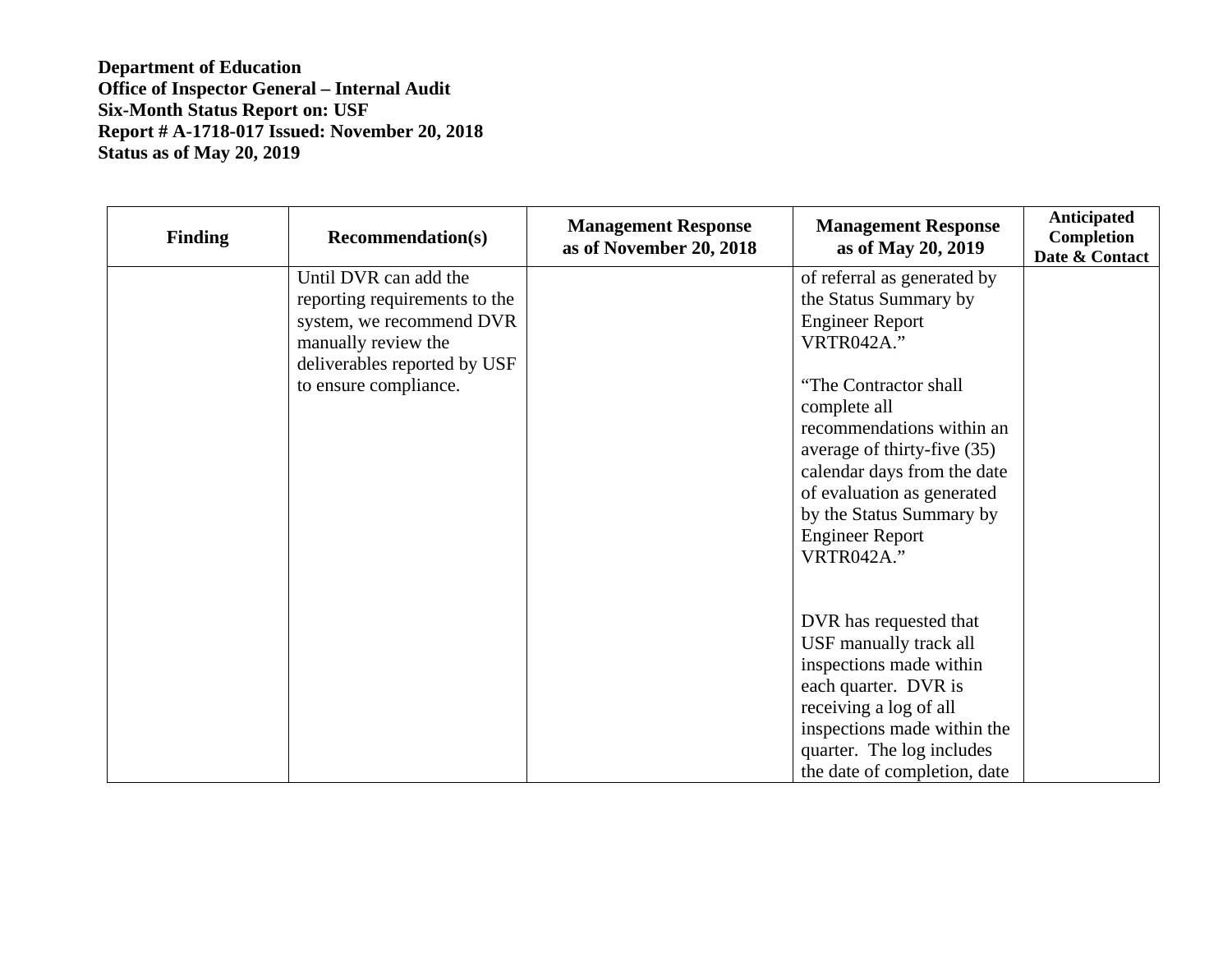| <b>Finding</b> | <b>Recommendation(s)</b> | <b>Management Response</b><br>as of November 20, 2018 | <b>Management Response</b><br>as of May 20, 2019                                                                                                                                       | Anticipated<br>Completion<br>Date & Contact |
|----------------|--------------------------|-------------------------------------------------------|----------------------------------------------------------------------------------------------------------------------------------------------------------------------------------------|---------------------------------------------|
|                |                          |                                                       | of inspection, and number<br>of days.                                                                                                                                                  |                                             |
|                |                          |                                                       | The deliverable for<br>inspections has been<br>amended to read:                                                                                                                        |                                             |
|                |                          |                                                       | "90% of all inspections shall"<br>be conducted within 21<br>calendar days of the<br>completion of the<br>rehabilitation technology<br>service (vendor completion<br>date).             |                                             |
|                |                          |                                                       | The Contractor shall submit a<br>summary of the inspections<br>which includes the Customer's<br>VR ID Number, Name,<br>Service Type, Date of<br>Completion, and Date of<br>Inspection. |                                             |
|                |                          |                                                       | Final Inspection<br>Memorandums and Customer<br>Acceptance forms shall be                                                                                                              |                                             |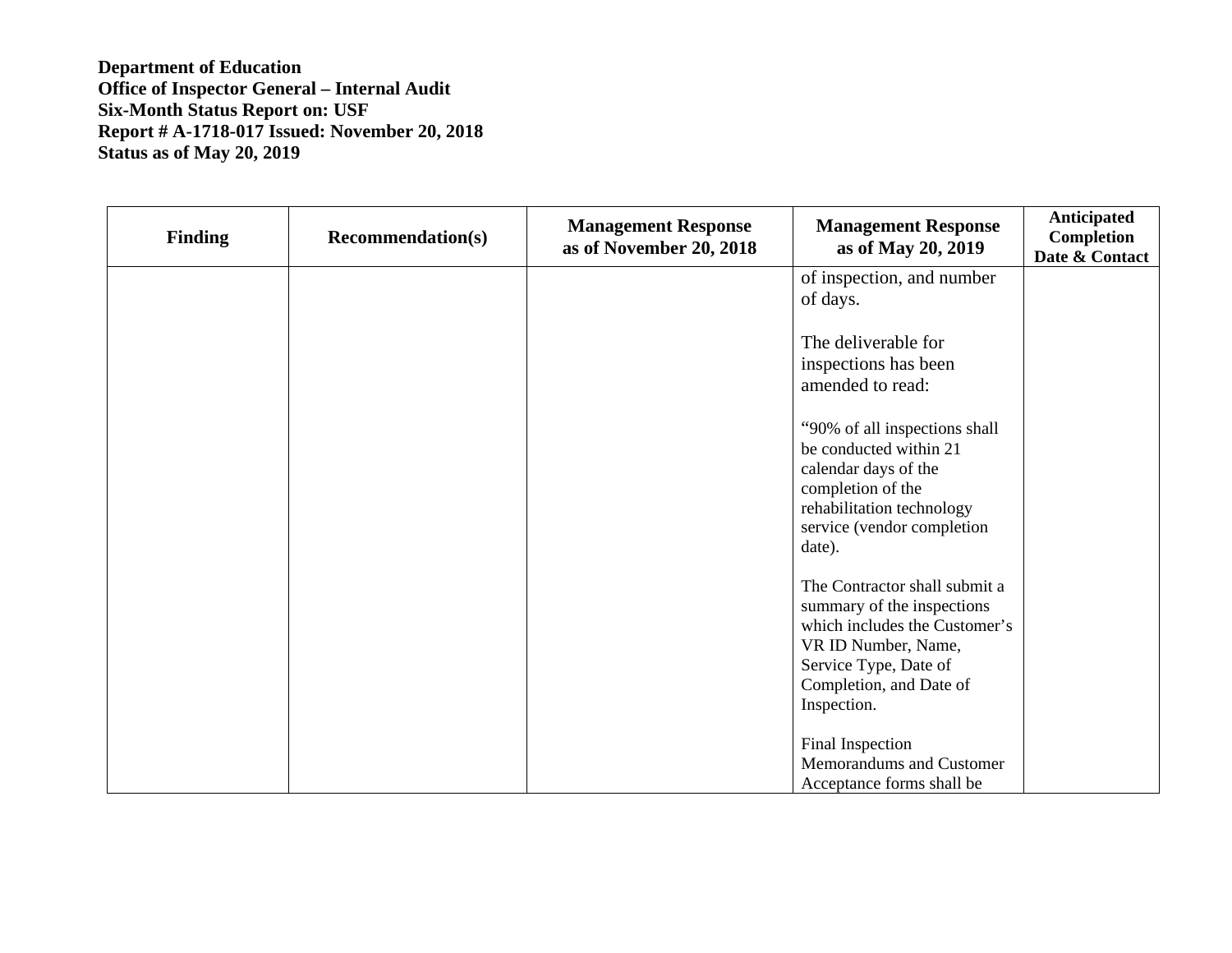| <b>Finding</b>                             | <b>Recommendation(s)</b>                                                                                                                                                             | <b>Management Response</b><br>as of November 20, 2018                        | <b>Management Response</b><br>as of May 20, 2019                                                                                                                                                                                                           | Anticipated<br>Completion<br>Date & Contact  |
|--------------------------------------------|--------------------------------------------------------------------------------------------------------------------------------------------------------------------------------------|------------------------------------------------------------------------------|------------------------------------------------------------------------------------------------------------------------------------------------------------------------------------------------------------------------------------------------------------|----------------------------------------------|
|                                            |                                                                                                                                                                                      |                                                                              | maintained as evidence of<br>completion, and shall be made<br>available to the DVR Contract<br>Manager upon request.                                                                                                                                       |                                              |
|                                            |                                                                                                                                                                                      |                                                                              | No more than $six(6)$ projects<br>inspected by the Contractor<br>shall require rework each<br>contract year.                                                                                                                                               |                                              |
|                                            |                                                                                                                                                                                      |                                                                              | The Contractor shall submit a<br>list of all inspections that<br>require re-work to include the<br>date of initial inspection, date<br>of re-work completion, re-<br>work inspection date, total cost<br>of re-work, and the DVR<br>authorization number." |                                              |
| DVR did not conduct<br>required monitoring | We recommend that DVR<br>conduct desktop monitoring<br>each year of the contract to<br>verify contractor compliance<br>and issue a final report with a<br>corrective action plan, if | Concur. DVR will conduct<br>desktop monitoring each year of<br>the contract. | The DVR will conduct<br>desktop monitoring at the<br>end of each contract year,<br>which concludes June 30.                                                                                                                                                | <b>July 2019</b><br>Amanda Ulmer<br>245-3372 |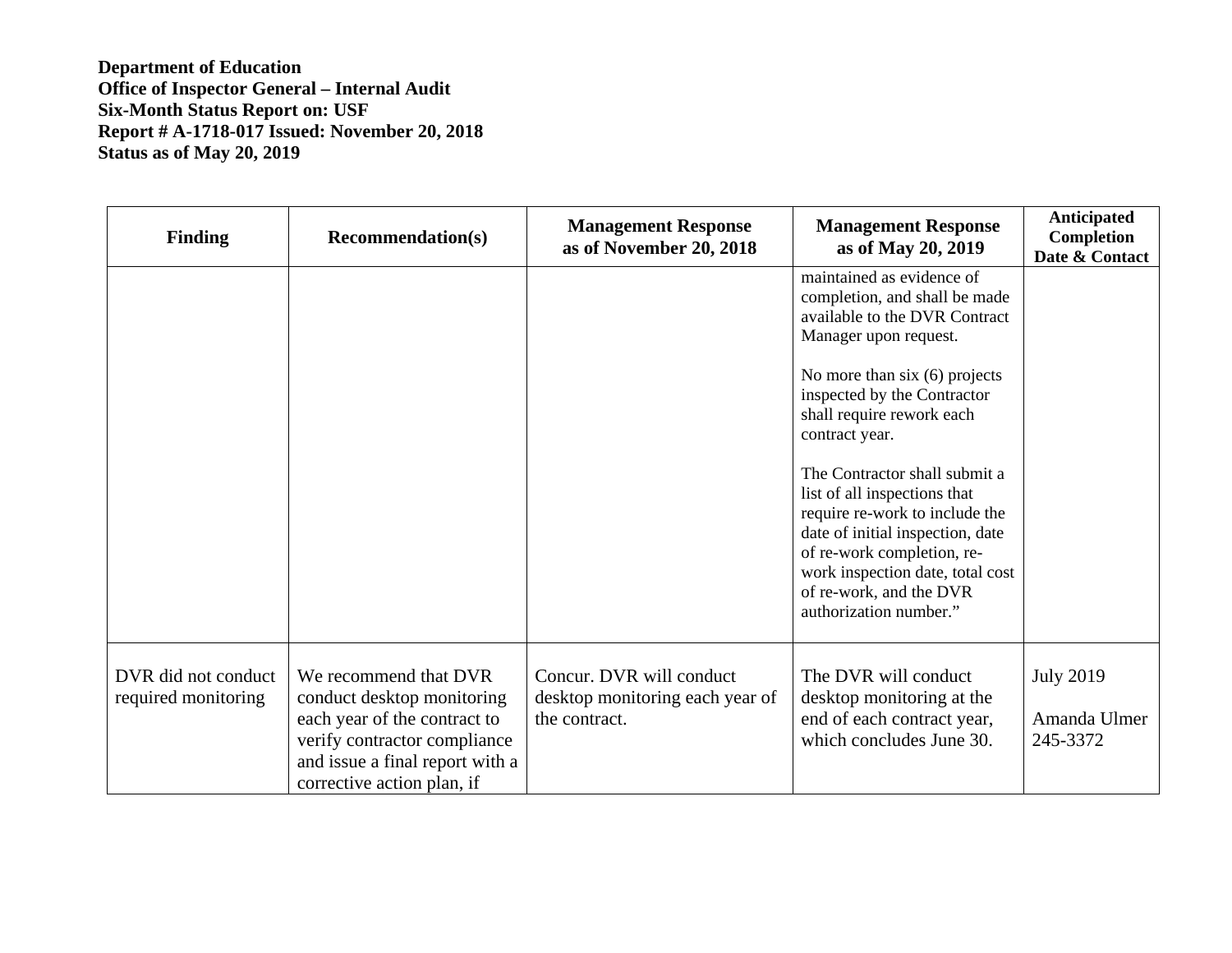| <b>Finding</b>                                                          | <b>Recommendation(s)</b>                                                                                                                                                                                                                                          | <b>Management Response</b><br>as of November 20, 2018                                                                                                                                                              | <b>Management Response</b><br>as of May 20, 2019            | Anticipated<br>Completion<br>Date & Contact            |
|-------------------------------------------------------------------------|-------------------------------------------------------------------------------------------------------------------------------------------------------------------------------------------------------------------------------------------------------------------|--------------------------------------------------------------------------------------------------------------------------------------------------------------------------------------------------------------------|-------------------------------------------------------------|--------------------------------------------------------|
|                                                                         | necessary. We additionally<br>recommend DVR conduct a<br>cost benefit analysis on the<br>contract to ensure DVR is<br>obtaining services as<br>efficiently and effectively as<br>possible and to determine if<br>they should rebid the<br>contract in the future. | DVR intends to issue a Request<br>for Information to determine the<br>feasibility of competitively<br>procuring these services. If<br>determined feasible, DVR will<br>issue a formal competitive<br>solicitation. | An RFI is on the Division's<br>task priority list for 2019. | Anticipated<br>August 2019<br>Amanda Ulmer<br>245-3372 |
| USF did not update<br>the status of each<br>customer in RIMS<br>timely. | We recommend DVR review<br>this requirement and<br>determine whether the DVR<br>counselor or USF staff<br>should be responsible for<br>updating the status of the<br>customers.                                                                                   | Concur. DVR has reviewed this<br>requirement and has determined<br>that USF staff should be<br>responsible for updating the<br>status of the customers.                                                            | Completed November 2,<br>2018                               | Complete                                               |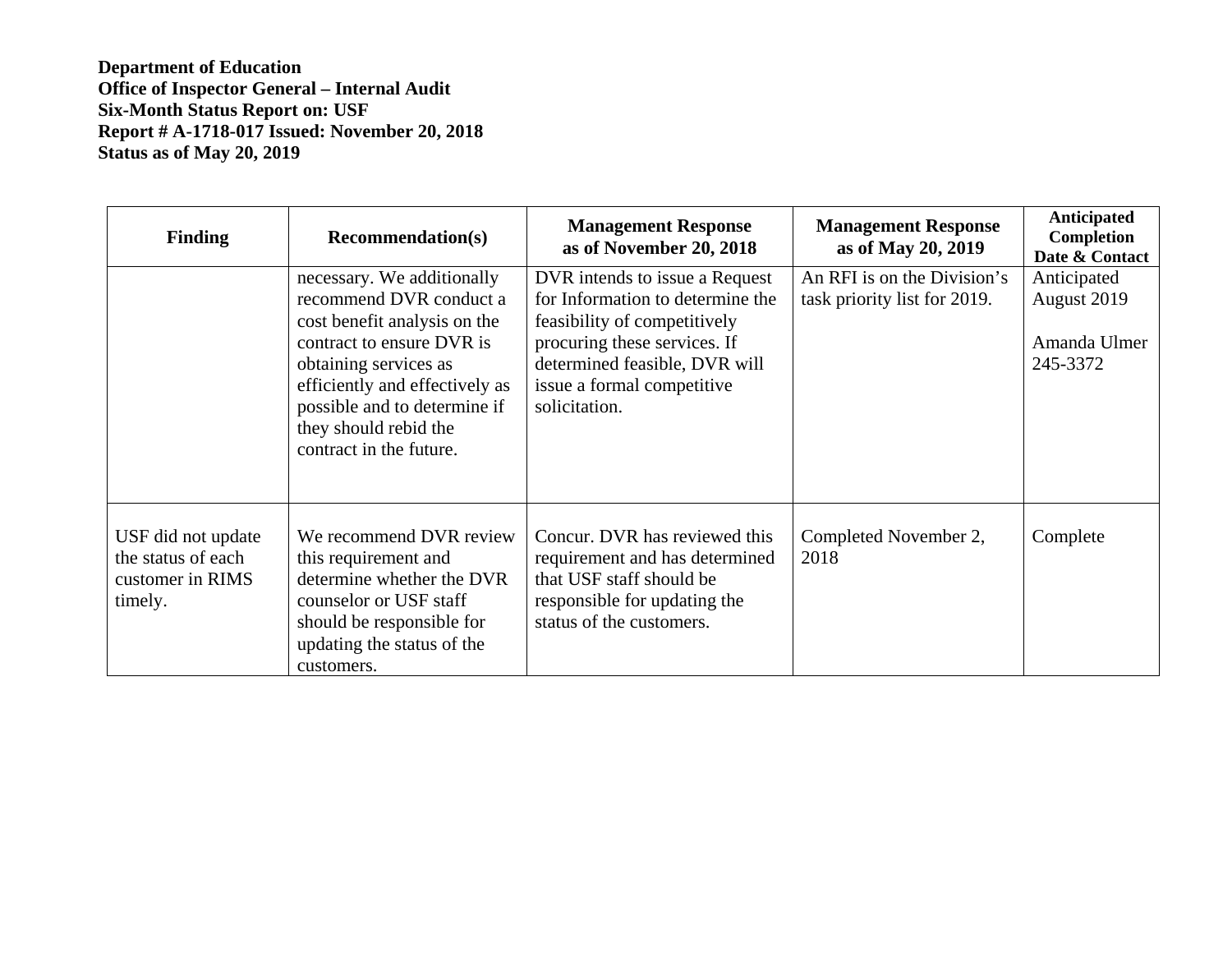| Concur with recommendation to<br>DVR paid USF<br>We recommend USF<br>1. DVR has been providing<br>for unmet<br>accurately calculate<br>more accurately report client<br>USF RIMS reports in                                                                                                                                                                                                                                                                                                                                                                                                                                                                                                                                                                                                                                                                                                                                                                                                                                                                                                                                                                                                                                                                                                                                                                                                                                                                                                                                                                                                                                                                                                                           | Complete<br>Amanda G. Ulmer                                                                                                                                                                                                                                                             |
|-----------------------------------------------------------------------------------------------------------------------------------------------------------------------------------------------------------------------------------------------------------------------------------------------------------------------------------------------------------------------------------------------------------------------------------------------------------------------------------------------------------------------------------------------------------------------------------------------------------------------------------------------------------------------------------------------------------------------------------------------------------------------------------------------------------------------------------------------------------------------------------------------------------------------------------------------------------------------------------------------------------------------------------------------------------------------------------------------------------------------------------------------------------------------------------------------------------------------------------------------------------------------------------------------------------------------------------------------------------------------------------------------------------------------------------------------------------------------------------------------------------------------------------------------------------------------------------------------------------------------------------------------------------------------------------------------------------------------|-----------------------------------------------------------------------------------------------------------------------------------------------------------------------------------------------------------------------------------------------------------------------------------------|
| MS Excel format. This<br>deliverables<br>deliverable percentages<br>data. Disagree that DVR paid<br>and ensure all deliverables<br>for unmet deliverables. On an<br>has increased the ability<br>are achieved in<br>annual basis, USF has<br>to accurately verify<br>timeliness for<br>accordance with contract<br>consistently exceeded all<br>performance standards. For<br>terms. We recommend<br>performance.<br>2. VR and USF have<br>customers placed in Extended<br>USF provide written<br>Evaluation status, the assigned<br>explanations or<br>amended the contract 16-<br>justifications to the DVR<br>engineer will email the VRC<br>109 to use a RIMS report<br>counselors of all<br>with timeliness tracked<br>and copy the Associate<br>Director. This information will<br>customers placed in<br>as average days. This<br>reduces the need for<br>extended evaluations. We<br>be included in quarterly reports<br>submitted to DVR. USF will<br>additionally recommend<br>manual tracking<br>USF submit the vendor<br>work with DVR to obtain RIMS<br>USF has required staff to<br>3.<br>email VR Counselors<br>service completion date,<br>reports as Excel Spreadsheets<br>so calculations can be done<br>inspection date, and<br>and Associate Director<br>inspection documents to<br>accurately. USF will submit all<br>when customers are.<br>DVR with the quarterly<br>inspection related<br>places in Extended<br>documentation with each<br><b>Evaluation status. These</b><br>invoices.<br>quarterly report. USF will work<br>emails are included in<br>with DVR to have a file sharing<br>quarterly reports<br>system to streamline this<br>provided to the contract<br>process.<br>manager. | Contract Manager,<br>Bureau of Vendor &<br><b>Contracted Services</b><br>FDOE - Division of<br>Vocational<br>Rehabilitation<br>4070 Esplanade Way<br>2nd Floor, Room<br>270F<br>Tallahassee, FL<br>32399-7016<br>Amanda.Ulmer@vr.fl<br>doe.org<br>850-245-3372 (Ph)<br>850-245-3362 (F) |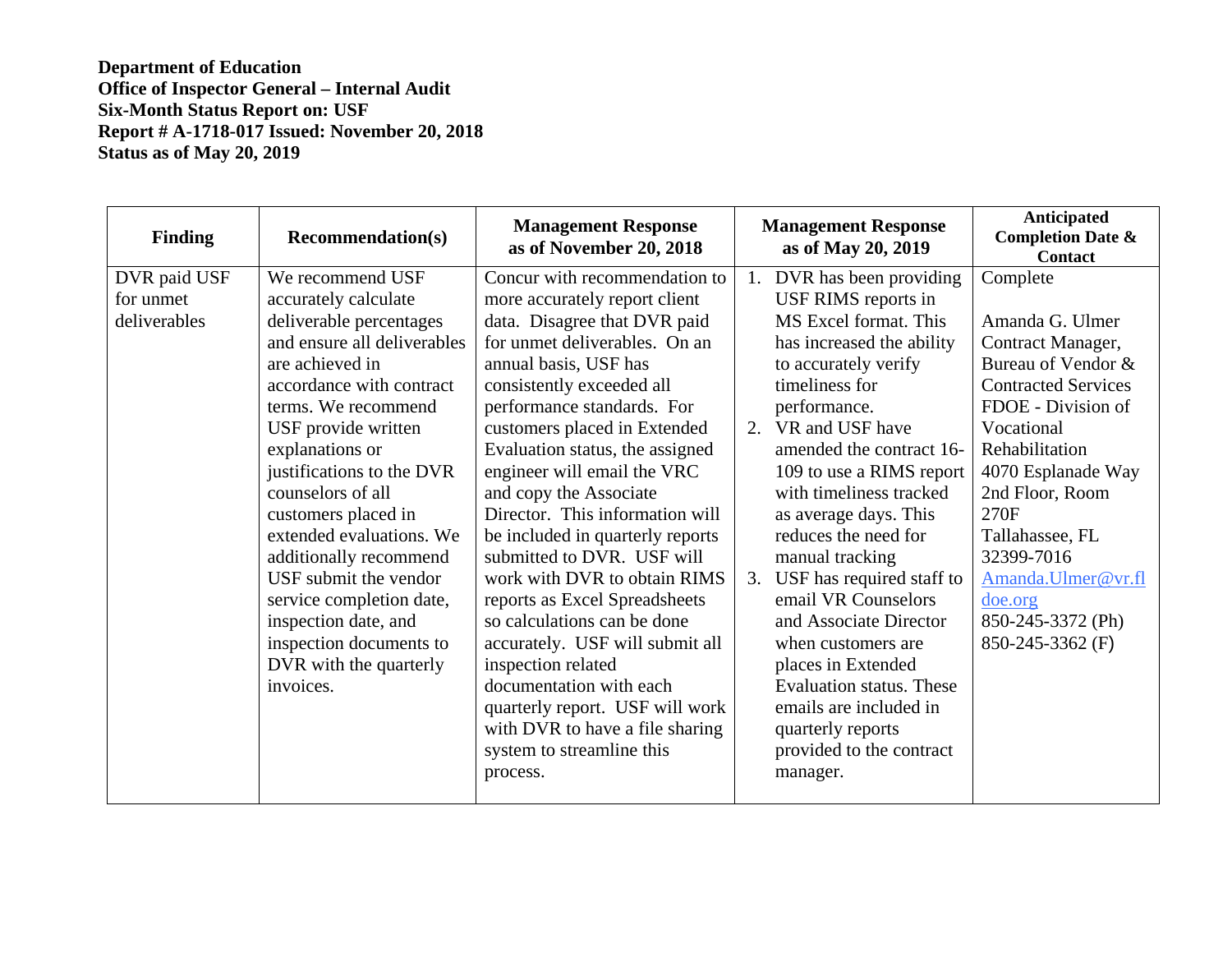| <b>Finding</b>                                                          | <b>Recommendation(s)</b>                                                                                                                                                                          | <b>Management Response</b><br>as of November 20, 2018                                                                                                                                                                                        | <b>Management Response</b><br>as of May 20, 2019                                                                                                                                                   | Anticipated<br><b>Completion Date &amp;</b><br><b>Contact</b>                                                                                                                                                                                                                                                          |
|-------------------------------------------------------------------------|---------------------------------------------------------------------------------------------------------------------------------------------------------------------------------------------------|----------------------------------------------------------------------------------------------------------------------------------------------------------------------------------------------------------------------------------------------|----------------------------------------------------------------------------------------------------------------------------------------------------------------------------------------------------|------------------------------------------------------------------------------------------------------------------------------------------------------------------------------------------------------------------------------------------------------------------------------------------------------------------------|
| USF did not<br>submit the<br>quarterly reports<br>timely                | We recommend USF<br>submit the quarterly<br>invoices no later than 30<br>days after the end of each<br>quarter in accordance with<br>contract terms.<br>modifications to the<br>approved budgets. | Concur. USF will review and<br>develop internal controls to<br>ensure invoices are submitted<br>within 30 days. The last quarter<br>invoice for the contract year<br>requires additional time. USF<br>will work with DVR to address<br>this. | USF has instituted internal<br>controls to ensure invoices<br>are submitted on time. All<br>invoices for the last three<br>quarters have been on time.                                             | Complete<br>Amanda G. Ulmer<br>Contract Manager,<br>Bureau of Vendor &<br><b>Contracted Services</b><br>FDOE - Division of<br>Vocational<br>Rehabilitation<br>4070 Esplanade Way<br>2nd Floor, Room<br>270F<br>Tallahassee, FL<br>32399-7016<br>Amanda.Ulmer@vr.fl<br>doe.org<br>850-245-3372 (Ph)<br>850-245-3362 (F) |
| USF did not<br>update the status<br>of each customer<br>in RIMS timely. | We recommend USF<br>update the status of each<br>customer in RIMS within<br>seven business days after<br>the respective action. We<br>recommend DVR review<br>this requirement and                | Concur that updates to<br><b>Implementation Status was not</b><br>done timely. Implementation<br>status updates require USF staff<br>to receive an alert in order to<br>update. All other updates are<br>initiated by USF staff and are      | After discussion with VR, it<br>was determined that USF<br>will continue to update the<br>RIMS status for RE Services.<br>USF will work to improve<br>communication with<br>counselors and monitor | June 30, 2019<br>Complete {See DVR<br>supporting<br>documentation email }                                                                                                                                                                                                                                              |